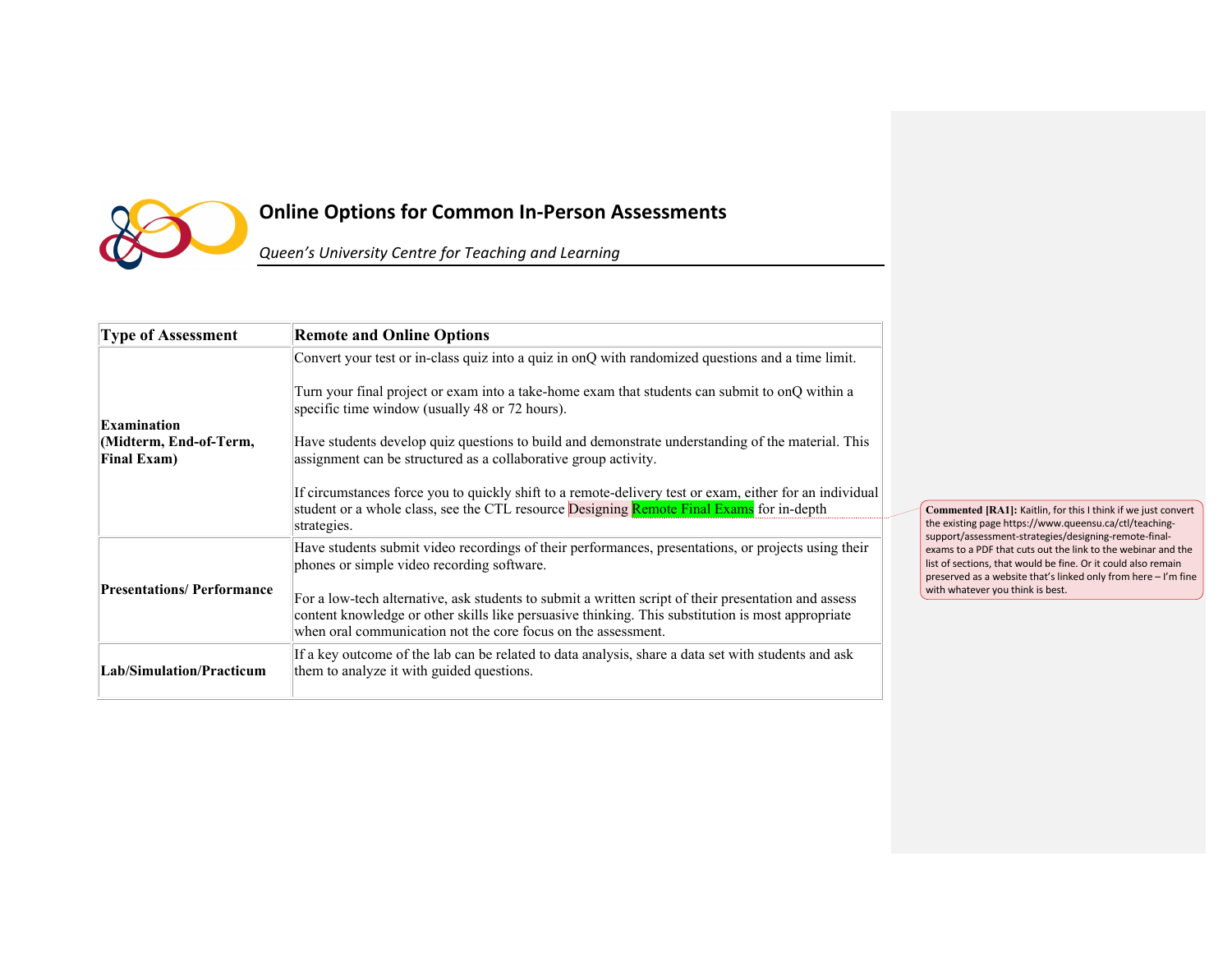|                                   | Can some aspects of the lab be accomplished if students watch them, rather than do them? Have<br>students watch a demonstration and then work with concepts through application, calculation, or<br>analysis questions.<br>Reflective assignments after a practicum are excellent ways to prompt critical integration of<br>practical learning. |
|-----------------------------------|-------------------------------------------------------------------------------------------------------------------------------------------------------------------------------------------------------------------------------------------------------------------------------------------------------------------------------------------------|
|                                   | Students can create audiovisual presentations using a variety of media such as Powerpoint, Prezi,<br>Canva, and other tools.                                                                                                                                                                                                                    |
| <b>Creative Work and Critique</b> | Ask students to create a one-page fact sheet on a topic. Students must select relevant facts and<br>explain them clearly and concisely.                                                                                                                                                                                                         |
|                                   | An annotated bibliography assignment gives students choice in selecting works while assessing<br>their higher-order abilities to evaluate sources, compare multiple perspectives, and provide<br>rationales for their choices.                                                                                                                  |
|                                   | Technology can be leveraged to create student groups, collaborate on documents, submit group-<br>authored documents, and grade based on group arrangements.                                                                                                                                                                                     |
| <b>Group Work</b>                 | Kick off group work by having groups develop their own rubric that outlines how the group will<br>measure their own success (e.g. what does effective group work look like to us?). The rubric they<br>develop will help them set their own expectations for guiding engagement.                                                                |
|                                   | There are a range of options for assessing group work. Check out this comprehensive list of ideas<br>by the Eberly Center at Carnegie Mellon University.                                                                                                                                                                                        |
| <b>Group Discussions</b>          | Online discussion forums are often used as a substitute for in-person discussions, but student<br>learning and engagement across the two modalities can be quite distinct. Regardless of format, three<br>key recommendations can help you facilitate and assess dialogue:                                                                      |